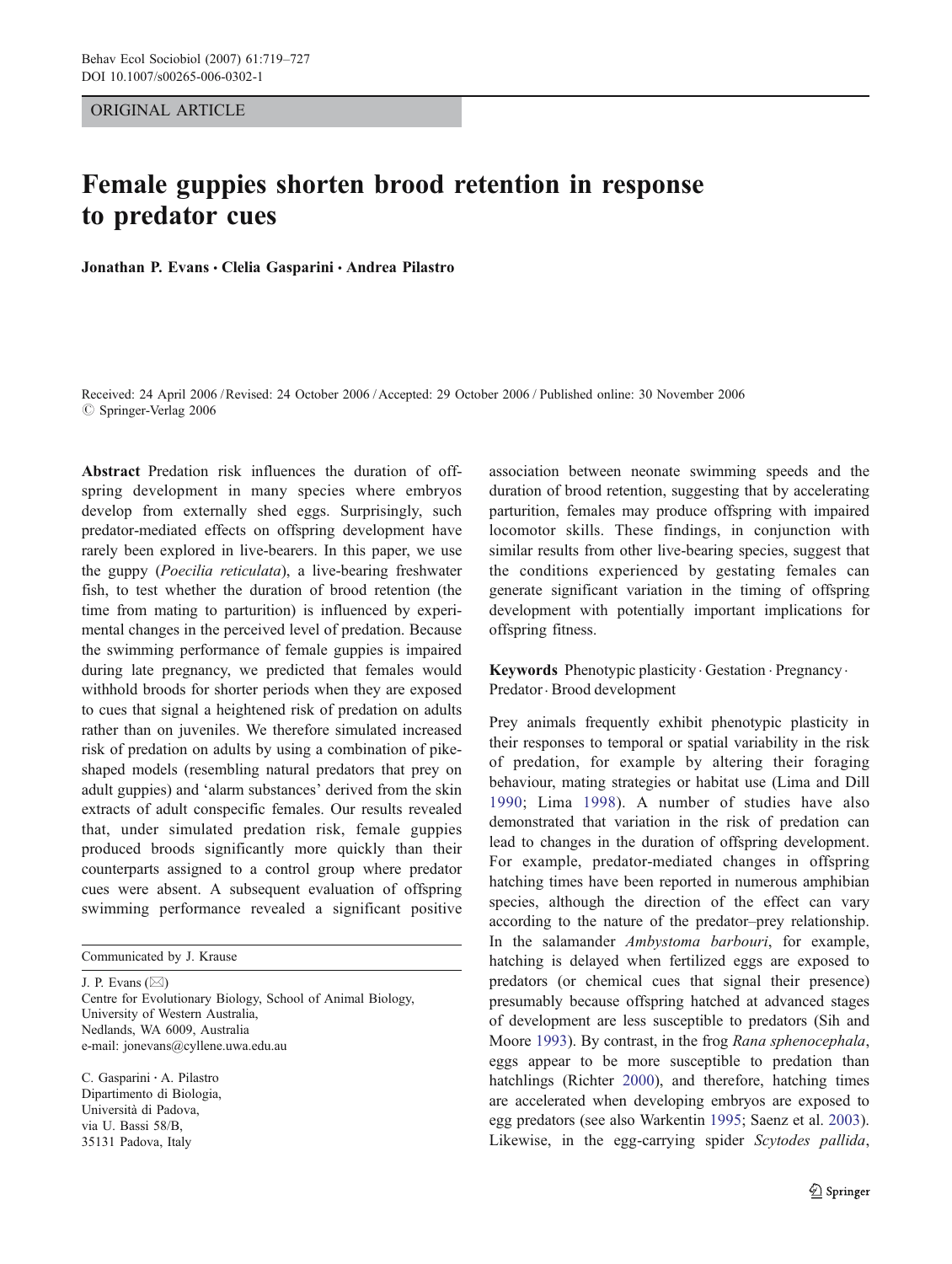females accelerate egg hatching in response to chemical cues from their predators (Li [2002\)](#page-7-0), and similar accelerated hatching effects have been reported in fishes after the exposure of externally shed eggs to predator odours (Kusch and Chivers [2004](#page-7-0)) or other ecological cues that signal highrisk hatching environments (e.g. Wedekind and Muller [2005\)](#page-8-0).

Despite the well-documented effects of predation on hatching times in externally developing embryos, few studies have examined the influence of predation risk on brood retention (and therefore potentially offspring development) in viviparous species. Yet brood retention times can be highly variable in viviparous species (Shine and Downes [1999](#page-8-0); Evans and Magurran [2000](#page-7-0); Wapstra [2000](#page-8-0)), and this can influence offspring performance as well as the gestating parent's own susceptibility to predators. For example, after prolonged pregnancies, neonate alpine skinks have better locomotor skills (running speed) and exhibit enhanced survival compared to their earlier born counterparts (Shine and Olsson [2003\)](#page-8-0). In these ovoviviparous (i.e. lecithotrophic) species, such effects are probably due to the increased opportunity for continued embryo differentiation and neuromuscular development after prolonged pregnancies rather than elevated placental nutrient transfer from mothers to developing offspring (Shine and Olsson [2003\)](#page-8-0). From the gestating parent's perspective, studies spanning a broad range of species have revealed that the physical burden of carrying unborn young, coupled with the associated physiological costs incurred during pregnancy, can impair the females' locomotor performance and increase their susceptibility to predation (Sinervo et al. [1991;](#page-8-0) Shaffer and Formanowicz [1996](#page-8-0); Plaut [2002;](#page-7-0) Shine [2003;](#page-8-0) Ghalambor et al. [2004;](#page-7-0) Webb [2004](#page-8-0)). Consequently, we speculate that selection may favour the ability of viviparous females to vary the length of brood retention according to temporal or spatial changes in predation risk.

Natural populations of Trinidadian guppies (Poecilia reticulata) have provided some of the most compelling examples of life-history evolution in response to selection imposed by predators (reviewed by Magurran [2005](#page-7-0)). Guppies are small live-bearing ovoviviparous fish native to freshwater rivers throughout Trinidad (Magurran and Phillip [2001](#page-7-0)). Populations exhibit marked differences in mating behaviour, male colour patterns and life-history traits, all of which can be attributed to the presence or absence of predators (Endler [1995\)](#page-7-0). In the (south-flowing) downstream river sites of Trinidad's Northern Range mountains, guppies typically co-occur with a suite of piscivorous fish including the pike cichlid Crenicichla alta, a major predator on guppies in these communities. Both laboratory and field experiments have confirmed that females inhabiting these sites rapidly evolve earlier maturity, higher fecundity, shorter interbrood intervals and

therefore a higher reproductive allotment compared to their upstream (low-predation) counterparts (Reznick and Endler [1982](#page-7-0); Reznick et al. [1990,](#page-7-0) [1997\)](#page-8-0). As a result of these differing selection pressures, females from high-predation populations tend to carry significantly heavier reproductive loads during late-term pregnancy than similarly sized fish from low-predation environments (Ghalambor et al. [2004\)](#page-7-0), with potentially important implications for female survival in dangerous habitats. Indeed, recent studies have reported that pregnancy decreases swimming performance in guppies and other poeciliids, especially as females approach parturition (Plaut [2002;](#page-7-0) Ghalambor et al. [2004\)](#page-7-0).

In this paper, we tested the hypothesis that female guppies adjust the duration of brood retention according to the perceived level of predation risk. We know from previous work that the interval between copulation and offspring production can be highly variable in virgin female guppies, possibly due to the high variation in the timing from insemination to fertilization, which may, to some extent, be under the female's facultative control (Evans and Magurran [2000\)](#page-7-0). Nevertheless, we have anecdotal evidence that parturition can be induced by exposing late-term pregnant (previously non-virgin) females to changed temperature regimes (Evans, unpublished observations). This serendipitous finding suggests a degree of facultative control over the timing of offspring release (rather than control over the timing of fertilization) and provides the stimulus for the current investigation. We predicted that, under experimentally heightened predation risk, females would accelerate parturition. This prediction is based on the assumption that the indirect costs of losing offspring to predators would not outweigh the direct costs of the mother herself being predated upon. To simulate predation on adults rather than juveniles, we therefore used a combination of visual stimuli in the form of pike-shaped models and non-visual cues in the form of 'alarm substances' derived from the skin extracts of adult conspecific females. The models were chosen because they resemble the natural predator Crenicichla (see Evans et al. [2002\)](#page-7-0), which feeds on adult guppies (Johansson et al. [2004](#page-7-0)) and preferentially selects females (rather than males) as they are larger and therefore likely to be more profitable as prey items (Mattingly and Butler [1994;](#page-7-0) Pocklington and Dill [1995\)](#page-7-0). We chose to use a combination of visual and olfactory cues because freshwater fish can exhibit heightened responses to visual stimuli when they are accompanied by chemical alarm cues (Brown et al. [2004\)](#page-7-0). We also asked whether any observed reduction in the duration of brood retention would have a detrimental effect on early juvenile performance (e.g. Shine and Olsson [2003\)](#page-8-0). Our analysis of offspring performance focused on locomotor skills such as schooling, escape velocity (during a simulated avian predation threat) and the ability of neonates to evade capture, as these traits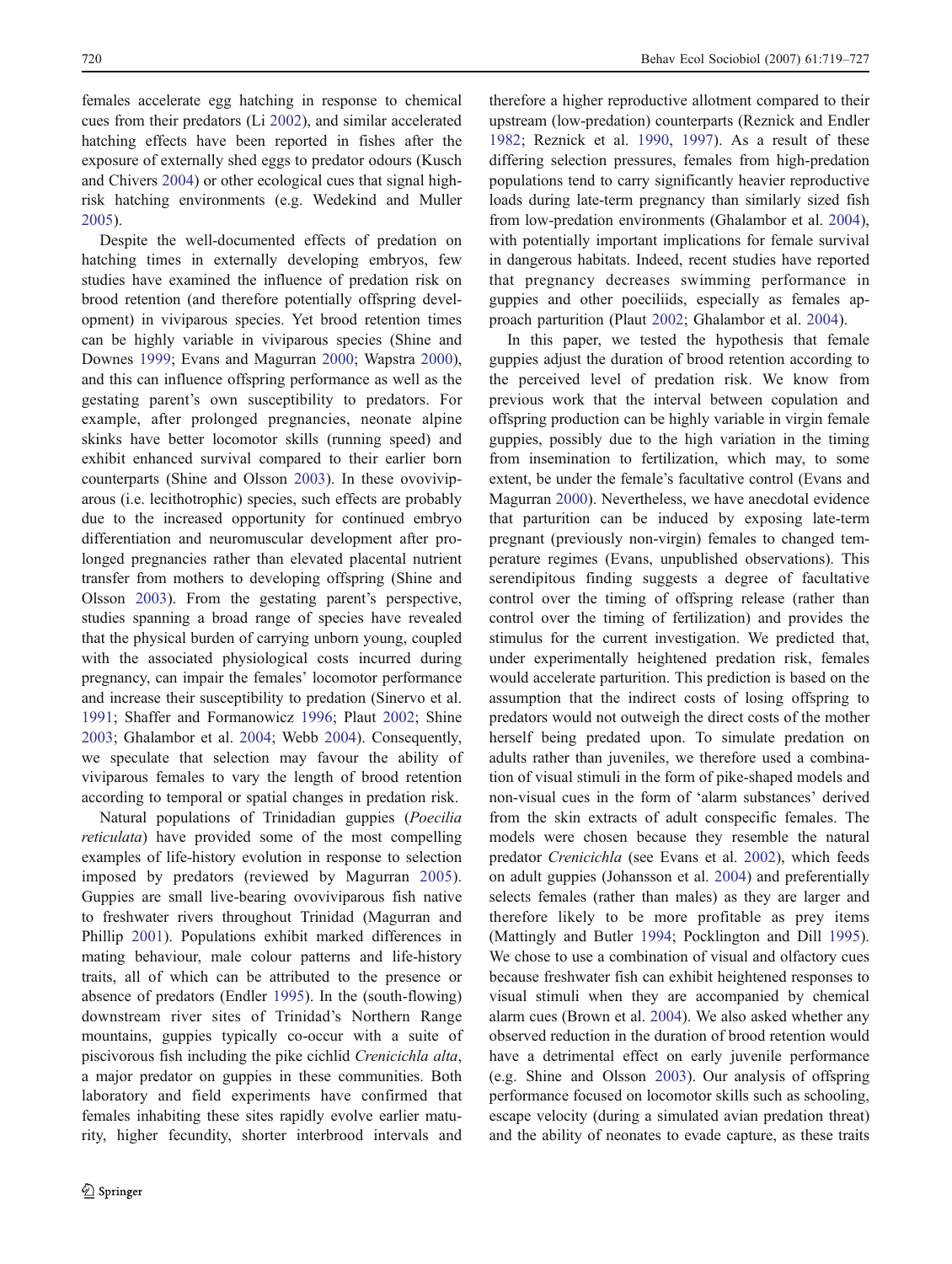are likely to influence the ability of newborn fish to evade predators and will therefore affect the probability of juvenile survival in the wild (Magurran [2005\)](#page-7-0).

#### Materials and methods

#### The study population and its maintenance

The guppies used in this experiment were descendants of wild-caught fish collected in 2002 from the Tacarigua River in Trinidad (Trinidad national grid reference, PS 787 804; coordinates, 10°40.736′N, 061°19.168′W). This is a highpredation locality where guppies coexist with a variety of predators, including the pike cichlid C. alta (Magurran and Seghers [1994](#page-7-0)). Laboratory stock and all experimental fish were maintained under controlled temperature and lighting conditions ( $26^{\circ}$ C $\pm$ 1°C; 12:12 h light/dark cycle provided by Philips TLD 36W fluorescent lamps) and fed twice daily on a mixed diet of brine shrimp nauplii (Artemia salina) and commercially prepared dry food (DuplaRin). Virgin females (4 months old,  $N=40$ ) were reared for the experiment in single-sex groups under the same temperature, light and food regimes as the stock fish.

#### Experimental design

Our experiment had two broad aims. First, we determined whether female guppies are able to adjust the duration of brood retention according to their perception of predation risk, which we manipulated using a combination of visual and olfactory cues. We timed the 'predation pulse' to ensure that it coincided with the latter stage of brood development (between days 10 and 30 of the females' ca. monthly interbrood cycle; Houde [1997\)](#page-7-0) so that females would have perceived a heightened risk of predation close to parturition (i.e. when they are likely to be most vulnerable to predators; see Ghalambor et al. [2004\)](#page-7-0). Our second aim was to determine whether any observed influence of the predation treatment on the timing from mating to parturition subsequently affected offspring traits, including schooling behaviour, swimming speed and escape performance (see below).

We performed 20 replicate trials between March and July 2004. Experimental aquaria  $(37 \times 44 \times 51$  cm) contained gravel, natural and artificial weed and an air filter. Opaque partitions prevented visual access between neighbouring tanks and minimized outside disturbance to the fish. At the start of the experiment, two virgin females were placed in each tank and left to settle overnight. Virgin females were used because they are usually sexually receptive (Houde [1997\)](#page-7-0) and do not contain stored sperm from previous males. On the following morning, we placed a single non-

virgin male (male 1) in each tank and left him to interact with the females for 48 h. To maximize the chances that both females successfully mated, we added a second male (male 2) immediately after the first one was removed. In each replicate, both females therefore interacted with two stock males (sequentially) throughout a 4-day period. After the 4-day mating trials, pairs of females in each replicate tank were randomly assigned to one of two experimental treatments: (1) a simulated predator treatment (hereafter termed 'predator treatment') or a (2) sham (i.e. predatorfree) exposure (hereafter termed 'control').

#### Simulated predation trials

In the predator treatment, we simulated predation risk every second day during a 20-day period, commencing 10 days after the females' initial encounter with male 1 (i.e. predator treatments ran on days 10, 12, 14 and so on until day 30). For the visual stimuli, we used three pike-shaped fish models of a brand (Abu Garcia products, Spirit Lake, IA) known to elicit strong anti-predator responses in females from the Tacarigua River (Evans et al. [2002](#page-7-0)). Although these models were similar to each other in shape and size, they differed in their specific (hand-painted) markings. During each exposure, female pairs were presented with one (of the three) model, which was replaced by a different model on subsequent exposure days. By alternating models this way, and using models that resembled a natural predator in the Tacarigua River (C. alta), we minimized the possibility that females habituated to any particular model over the course of the experiment (see Magurran and Girling [1986\)](#page-7-0). Similar to the methods described previously (Evans et al. [2002](#page-7-0)), an observer moved a model (predator treatment) or empty steel line (control) through each tank from a remote position (i.e. not visible to the test females). In these trials, the model (or steel wire) was moved repeatedly through the tank at intervals of approximately 1 min during the 20-min trial. During each exposure, we measured the duration that females spent schooling within two body lengths of each other (Pitcher and Parrish [1993\)](#page-7-0). Schooling is known to offer an effective defence against many types of predator (Magurran [1990](#page-7-0); Pitcher and Parrish [1993\)](#page-7-0). We also measured schooling (exactly as described above) by females 4 h after the visual exposure trials to determine whether any observed difference in schooling between treatments persisted in the absence of the models.

During the third (day 14), sixth (day 20) and ninth (day 26) simulated predator exposure, we strengthened the perceived threat of predation by adding filtered extracts of 'wounded' females and filtered water to the predator and control treatments, respectively. Filtered skin extract is known to elicit a strong anti-predator response (increased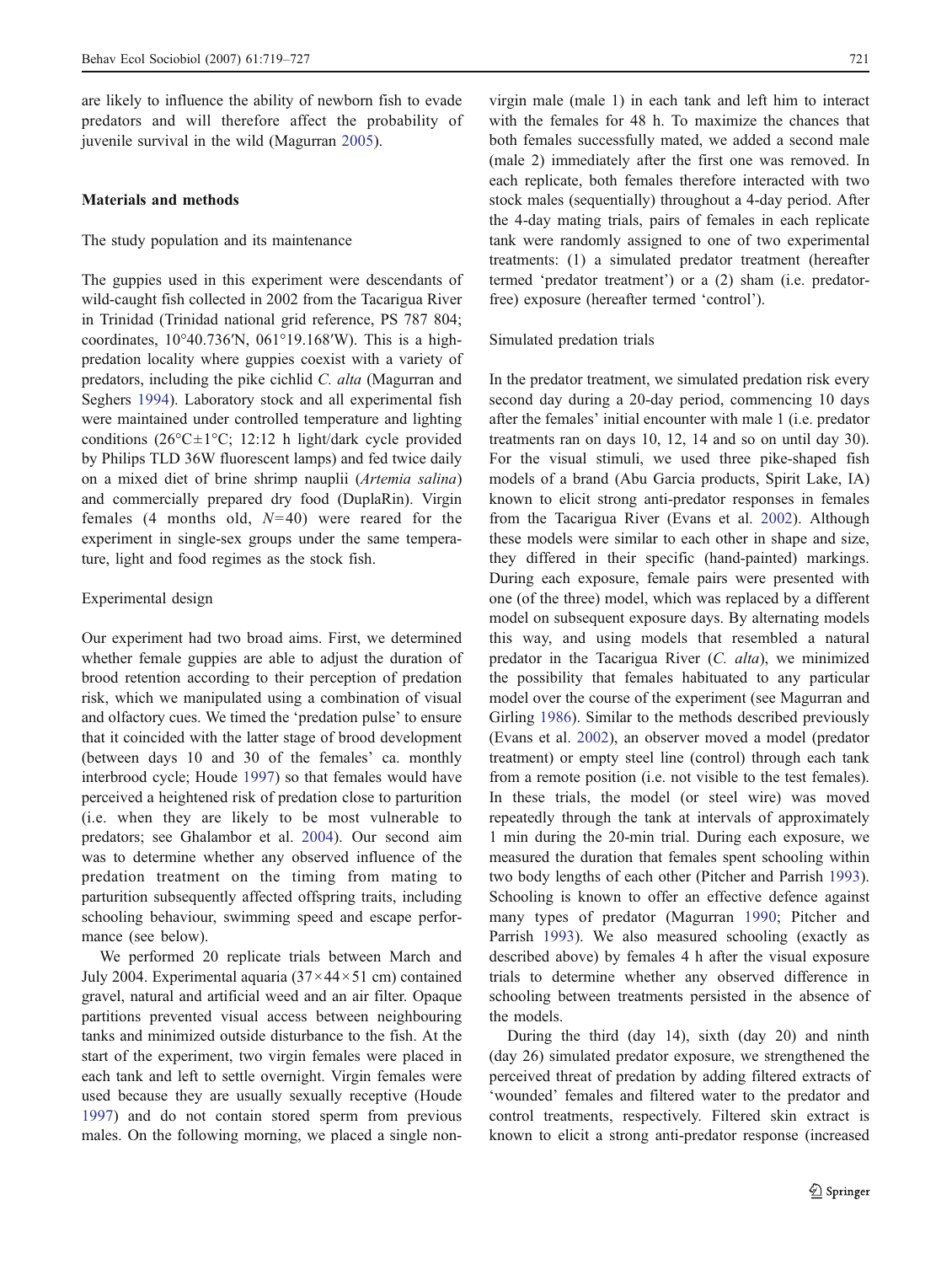cohesiveness, dashing, freezing and reduced foraging) in guppies and other poeciliid fishes (Nordell [1998;](#page-7-0) Brown [2003\)](#page-7-0) presumably because conspecific fish associate the chemical signal with danger. We used adult females (size not recorded but approximately matched for size) for the skin extracts because we were attempting to simulate predation on adult females rather than males. Although the reproductive status of the females used to obtain skin extracts was not known, it is unlikely that they were virgin as they came from mixed-sex stock tanks. We chose to introduce the olfactory cues during only three of the ten exposures to minimize the number of females killed for the experiment and because chemical alarm cues are known to persist for prolonged periods in enclosed tanks (Nordell [1998\)](#page-7-0). We used the method described by Nordell ([1998\)](#page-7-0) for extracting skin extracts from female guppies. Briefly, on each of the three exposure days, two non-focal females were taken from our stock population and euthanized in an overdose of the anaesthetic MS222 (250 mg  $l^{-1}$ ). We then removed the epidermis from each female and placed it in a tube containing 2 ml of tank water. This solution was mixed thoroughly, centrifuged and filtered through 0.2-μl paper to produce a clear supernatant. For the control treatment, we used the same technique with filtered tank water. Fresh samples were prepared on each of the three exposure days, and therefore, a total of 12 females were killed to produce sufficient samples for this experiment.

We monitored all females (twice daily) until they produced their first brood. When the first female produced her brood, we removed her (she was easily recognizable as a newly post-partum female) and measured her standard length to the nearest 0.5 mm. We calculated the duration of brood retention as the time (in days) taken to produce her brood after first encountering male 1. Offspring were removed from their natal tank and placed in holding aquaria overnight before taking part in the offspring performance trials (below). The post-partum female was returned to her tank until the second female produced her brood, at which point, we measured the second female's standard length and removed her brood for testing on the following day. After both females had produced broods, they were moved to post-experimental aquaria and not reused for future experiments.

## Offspring performance

The swimming performance (schooling, swimming speed and anti-predator responses) of juvenile guppies was assessed approximately 24 h after their birth. All broods were tested 'blind' of experimental treatment (i.e. without a priori knowledge of each brood's treatment status). Following previous work (Evans et al. [2004\)](#page-7-0), we estimated schooling by pairs of offspring over a 10-min period,

intersected by a simulated predation threat by an avian predator (see below). This enabled us to measure schooling by pairs of offspring during the trial period (Evans et al. [2002](#page-7-0)) and estimate escape velocities during the simulated threat (Evans et al. [2004\)](#page-7-0). We chose to simulate an avian rather than a fish attack for two reasons. First, our ability to measure an escape response by offspring depended on video footage taken during the offspring performance trials (see below). Because this footage was taken from above the schooling arena, we had to impose a maximum water depth (2.5 cm) to ensure that the juvenile guppies were in focus for the videos. This constraint made it technically difficult to simulate an attack using any of our fish models, which required greater depth to function properly. Second, our previous work has shown that simulated attacks by avian predators elicit a strong anti-predator response in newborn fish, characterized by sudden bursts of 'darts' and erratic swimming as the bird model moved over the schooling arena (Seghers [1974;](#page-8-0) Evans et al. [2004](#page-7-0); Templeton and Shriner [2004](#page-8-0) for discussion about the role of avian predators in wild guppies; see also Magurran [2005](#page-7-0)). Following previous work (Evans and Magurran [2000](#page-7-0)), we also measured 'capture time'—the time taken for a single naïve (but experienced) observer to catch both offspring sequentially with a hand net—to further assess the escape abilities of the juvenile fish.

The schooling arena was constructed from a circular disc of white plastic sheeting (35 cm diameter) marked with 2 cm gridlines. The walls of the arena (6.5 cm) were attached to the base with silicon sealant, which was placed inside a circular plastic tray (44 cm diameter) for support. Illumination was provided by two 60-W bulbs positioned 40 cm above the arena. Before each schooling trial, the test arena was filled with conditioned fresh water (depth=2.5 cm) and labelled with a code that subsequently identified the brood and the individuals being tested. At the start of each trial, a pair of sibling juveniles was caught using a hand net and transferred to the arena where they were allowed to acclimate for 10 min before recording commenced. After the settlement period, the schooling behaviour of both fish was video recorded until 5 min elapsed, at which point, the observer pulled the model bird over the arena using a system of pulleys operated from behind a blind. The model bird (10.5 cm in length, wingspan of 12.5 cm, constructed of black plastic) was suspended on a length of monofilament line 26 cm above the arena. The line was held taut by two 43-cm-long vertical poles clamped to the desk. A second length of monofilament line tied to the front of the model bird allowed the observer to control its movement from behind the blind. Two plastic platforms were constructed at either end of the arena so that the fish were unable to see the model bird when it was not in use. After the simulated bird flight, a further 5 min of schooling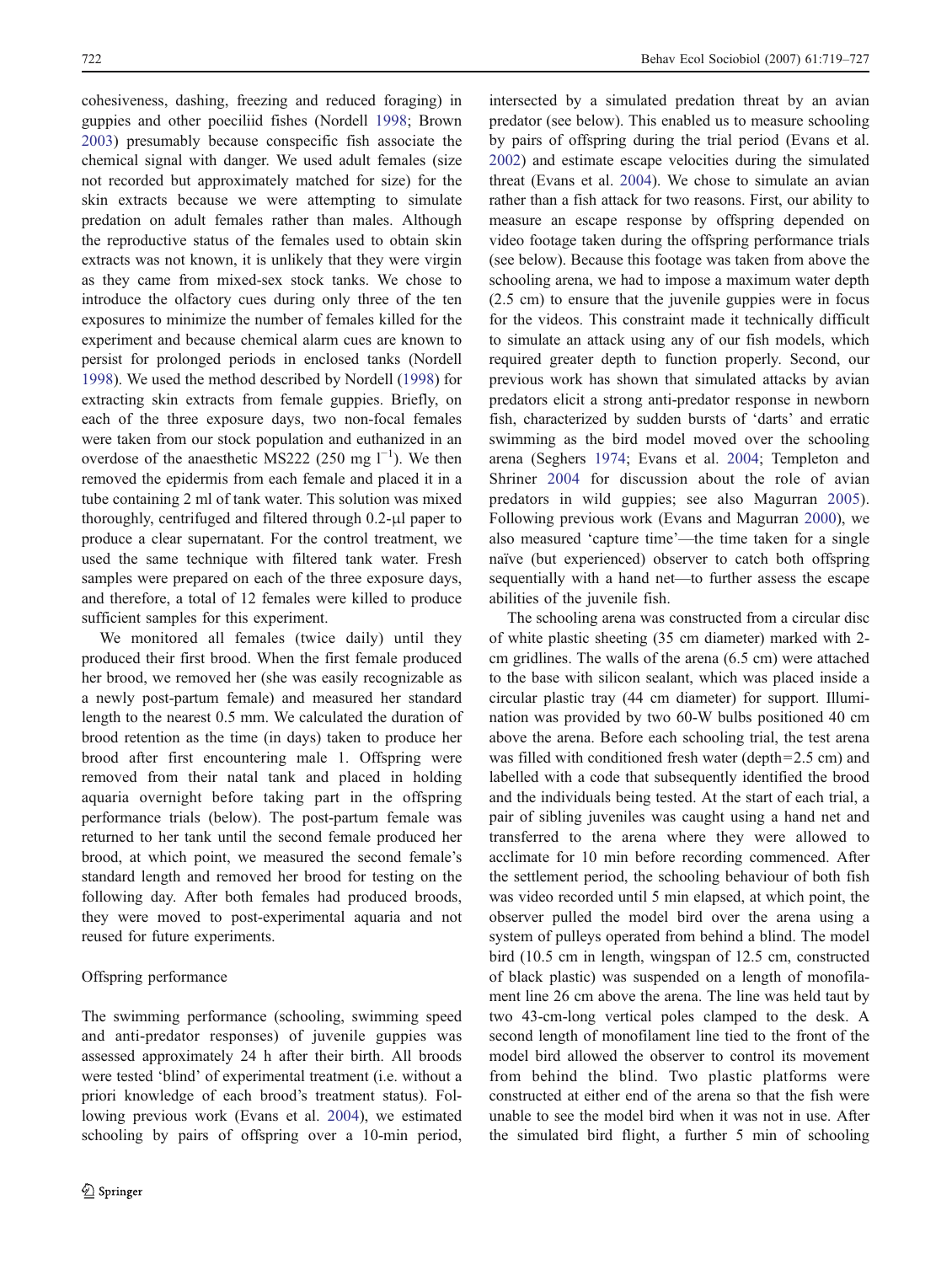behaviour was recorded before the offspring were captured with a net (see above) and photographed (each photograph included a section of ruler for calibration). Offspring body size (snout to base of caudal fin=standard length) was measured to within 0.1 mm from these photographs. The water in the arena was changed between consecutive trials (both within and among different broods) to control for the possibility that chemical cues released by frightened fish affected the behaviour of fish taking part in the subsequent trials (Wisenden et al. [1995](#page-8-0); Mirza and Chivers [2002\)](#page-7-0). For each family, schooling, swimming speed and capture times were expressed as mean values for all sibling pairs (where broods contained uneven numbers of offspring, one individual was therefore not tested in these trials).

Schooling and escape responses by newborn fish were analysed from the videos using Zoom Player software (available online at: [http://www.inmatrix.com/files/zoom](http://www.inmatrix.com/files/zoomplayer_download.shtml) [player\\_download.shtml](http://www.inmatrix.com/files/zoomplayer_download.shtml)). Our criterion for schooling was similar to that for adult fish (see above). In each trial, the percentage of time that the two siblings spent swimming in synchrony within two body lengths of each other was estimated for the 10-min trial period (see Evans and Magurran [2000\)](#page-7-0). The response by each offspring to the simulated predation threat was then estimated in two ways using video footage taken during the trials. First, we estimated mean response time for each brood. To do this, we recorded the time (in seconds) taken for each fish to respond to the model bird. Such responses were obvious, as they involved the cessation of normal schooling or exploratory behaviour and commencement of a sudden flight response. Second, we estimated mean swimming speeds for each brood, specifically focussing on the period from the start of the flight response until the model bird had passed over the schooling arena (thus excluding the 'response time' period). To estimate swimming speeds, we viewed the section of video during which the bird moved over the arena frame by frame (at 25 frames/second) and measured the distance travelled by each offspring during the allotted period (using Pesci2 software, developed at University of Padova, Italy). After estimating the total distance travelled by each individual offspring (using the gridlines on the arena) and the number of frames it took for the bird to pass (at 1/25 s/frame), it was possible to calculate each offspring's speed (cm/s) during the simulated bird flight. These two offspring-response measures are presented (and analysed) as mean values for each brood.

## Statistical analyses

Before the statistical analyses, we checked all data for normal distributions, and variances were checked for homogeneity. Only offspring capture times (for the offspring performance measures, see below) deviated signifi-

cantly from normal; a log  $(x)$  transformation significantly improved their distribution. To compare the time from mating to parturition between treatments, we used the mean value for both females in each tank. This avoided pseudoreplication because the two females in each tank could not be treated as independent samples given their shared environment and simultaneous exposure to the treatment. We used an independent sample *t*-test to compare our two response variables (time to parturition and schooling) between treatments. Where only one of the two females in each tank produced a brood, we used this single value in the analysis of parturition times. Of the 40 females initially used, 28 produced a brood from  $n=16$  of the original 20 replicate trials.

To test whether the predator treatment and the duration from mating to parturition influenced offspring performance traits, we performed a multivariate analysis of covariance (MANCOVA) in which treatment was entered as the fixed categorical factor (predator or control), the duration from mating to parturition as the covariate and the four offspring performance traits (schooling duration, swimming speed, capture time and response time) as dependent variables. In this analysis, we tested for homogeneity of slopes by including the interaction between the categorical predictor (predator treatment) and the covariate (days to parturition) in our initial model. We found no significant interaction for any of the dependent variables (schooling duration,  $F_{1,20}$ =0.20, P=0.66; swimming speed,  $F_{1,20}$ =0.45, P=0.84; capture time,  $F_{1,20}$ =0.38,  $P=0.85$ ; response time,  $F_{1,20}=0.18$ ,  $P=0.68$ ) and therefore report the results from a reduced model with no interaction term. In this analysis, we used mean values for each female's brood (rather than mean values for female pairs), and therefore, the degrees of freedom in the analysis of offspring performance is based on the number of broods  $(n=28)$  rather than the number of 'replicate' female pairs  $(n=16)$ . Similar results were obtained when we used mean offspring traits from replicate female pairs (analysis not presented). All statistical tests were two-tailed and performed using SPSS (v. 13).

## Results

# Effect of simulated predation on female schooling behaviour

We initially confirmed that schooling by female pairs did not change over the course of the ten exposures by performing an analysis of covariance, where schooling duration was entered as the dependent variable, female pair identity as a random factor, time of the day (initial observation=morning; subsequent observation 4 h later=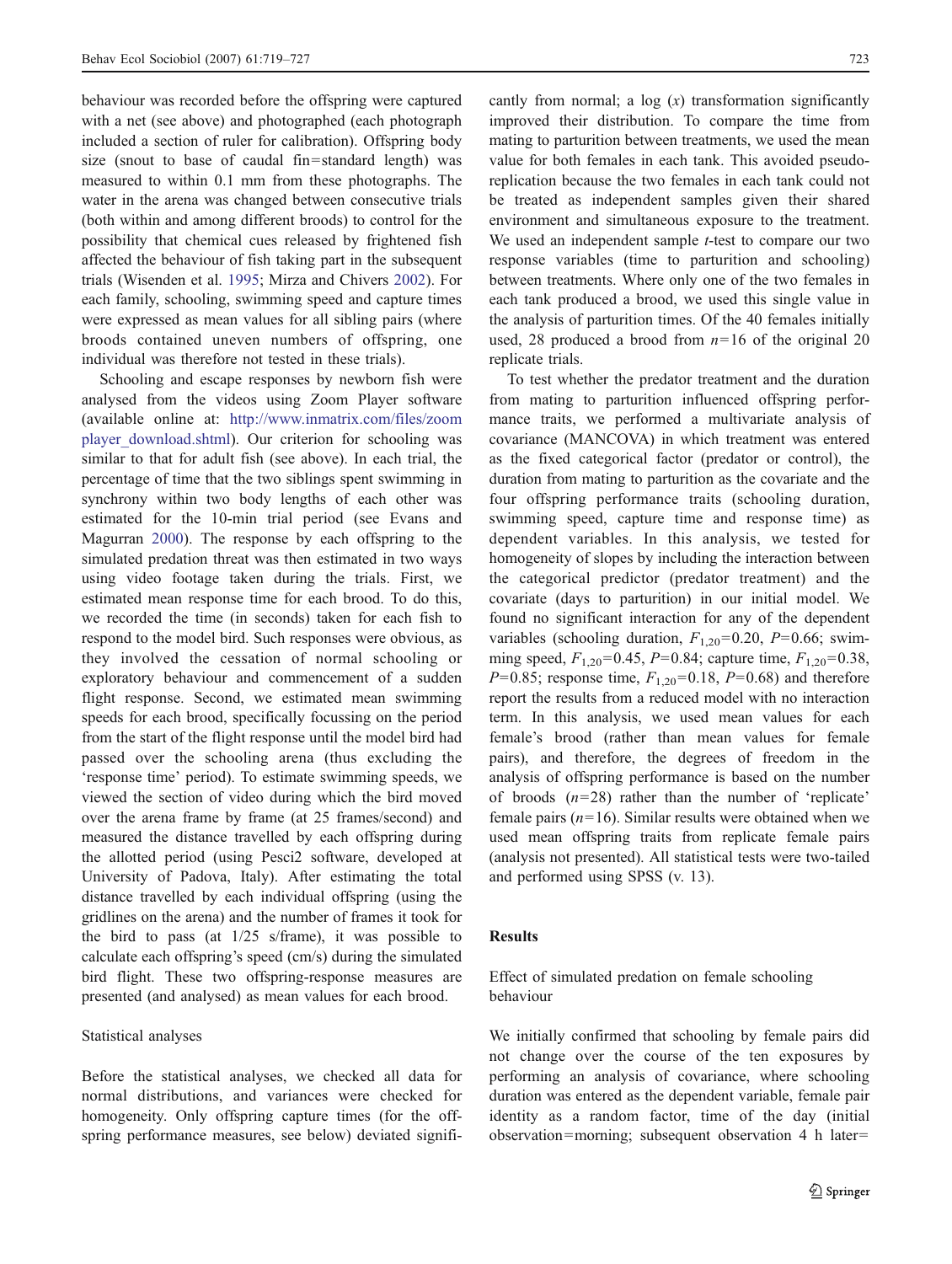afternoon) as a fixed factor and exposure number (from 1 to 10) as the covariate. The two treatment groups were analysed separately. Female pair identity was significant in both groups (i.e. some female pairs schooled more than others; predator,  $F_{9,165} = 5.85$ ,  $P = 0.007$ ; control,  $F_{9,175} =$ 9.38,  $P=0.001$ ). Furthermore, in the predator treatment, there was a significant difference in schooling when the model predator was present (morning) compared to the afternoon when the model was absent (predator,  $F_{1,165}$ = 8.33,  $P=0.017$ ; control,  $F_{1,175}=0.25$ ,  $P=0.63$ ), demonstrating that the females reacted to the presence of the model. Day of exposure was not significant in either of the groups (predator,  $F_{1,165} = 0.77$ ,  $P = 0.38$ ; control,  $F_{1,175} = 1.866$ ,  $P=0.$  17), indicating that females did not habituate to the models over time. Our subsequent analysis compared grand means (for female pairs over the entire exposure period) and confirmed that females responded to the model predators and odour cues; those assigned to the predator treatment spent significantly more time schooling than those in the control group, both during the simulated predator exposures  $(t_{18}=4.61, P<0.0001)$  and 4 h after the trials  $(t_{18}=2.46, P=0.024)$  when only olfactory cues (predator treatment) would have been present (Fig. 1).

# Simulated predation and the timing from mating to parturition

Our analysis of parturition times was based on the 28 females that produced offspring. Of the 12 females that failed to produce a brood, two died (one from each treatment group) and ten failed to produce a brood. Among the females that produced offspring, we detected a significant influence of predator treatment on the timing

to parturition. After confirming that there was no significant difference in the size of females initially assigned to the two treatment groups  $(t_{18}=0.95, P=0.35)$ , we found that the time to parturition was significantly shorter in females that were assigned to the predator treatment compared to their counterparts in the control group (mean±SD number of days for females to produce their first brood; predator treatment= $32.00\pm5.09$ ; control treatment= $38.71\pm6.31$ ;  $t_{14}$ =2.36, P=0.033; Fig. 2).

## Offspring traits

Although the above analysis revealed an influence of predator treatment on duration from mating to parturition, we found no direct effect of the treatment on offspring performance traits (MANCOVA with timing to parturition entered as the covariate, treatment as the fixed factor and mean offspring performance traits [schooling duration, swimming speed, capture time and response time] entered as dependent variables: treatment effects on all offspring traits  $F_{4,21}=0.72$ ,  $P=0.585$ ). However, the model did suggest an effect of the covariate (days to parturition) on offspring traits (covariate:  $F_{4,21}$ =2.15, P=0.110), driven by the influence of the covariate on neonate swimming speed (univariate analysis of variance, covariate:  $F_{1,24} = 4.53$ ,  $P=0.044$ ). A subsequent pairwise correlation test indicated that the relationship between brood retention times and neonate swimming speed was significant and positive (Pearson correlation:  $r=0.41$ ,  $n=27$ ,  $P=0.036$  $P=0.036$  $P=0.036$ ; Fig. 3). This latter finding suggests that by shortening the duration of brood retention, females produce offspring with impaired locomotor skills, although we note that, when we excluded broods with development times greater than 45 days from



40 Duration of offspring retention (d) **Duration of offspring retention (d)** 35 30 25 20 15 10 5 0 **Predator Control**

Fig. 1 Mean  $(\pm SE)$  duration of schooling by females assigned to the predator treatment (filled bars) and control treatment (clear bars) during and after the predator exposure trials. The analysis of schooling times (see main text) was based on the comparison of grand means for schooling times over the ten predator exposures

Fig. 2 Mean (±SE) duration of offspring retention (the number of days between copulation with the first male and parturition) in females assigned to the predator and control treatments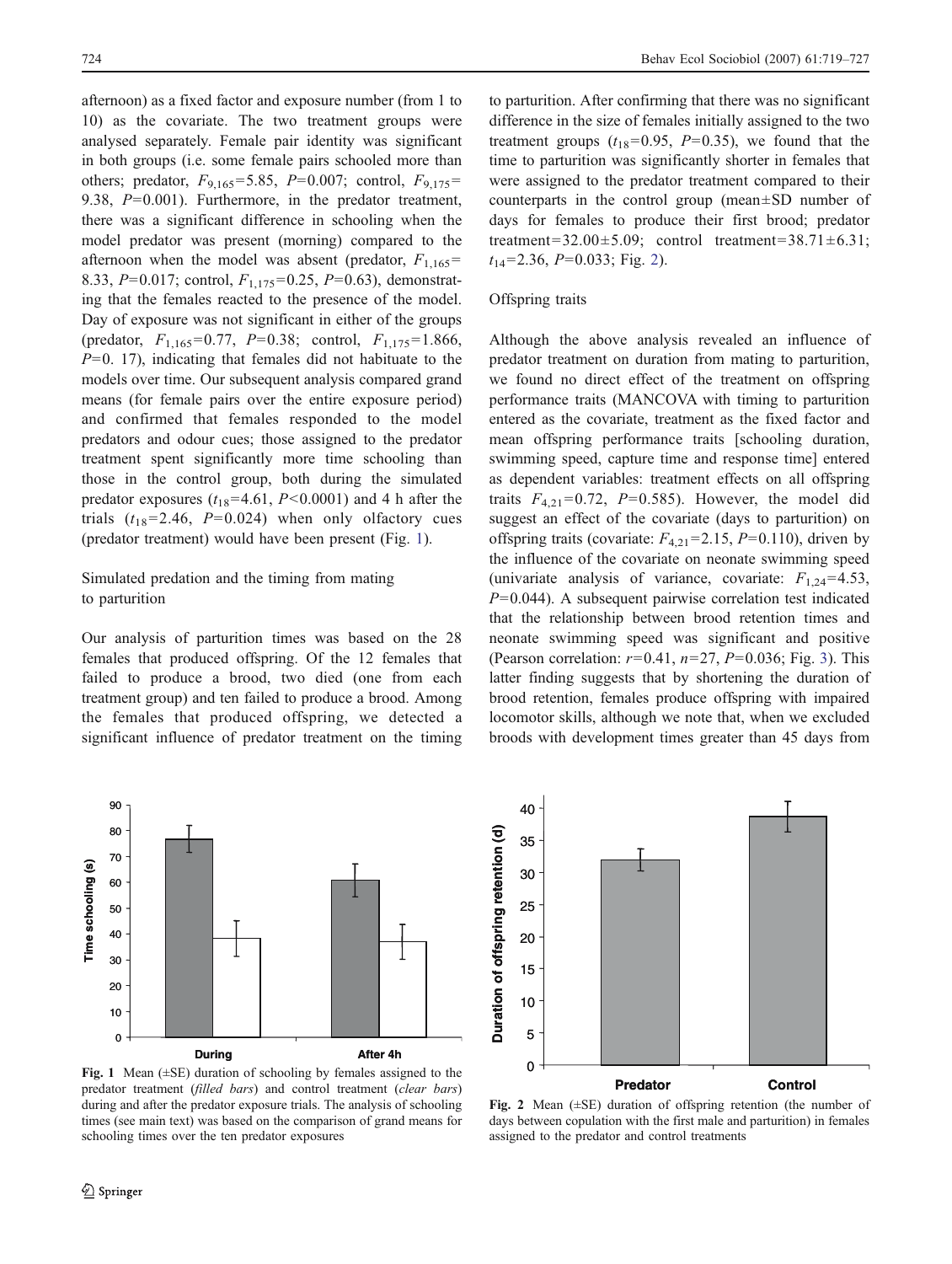<span id="page-6-0"></span>

Fig. 3 The association between the duration of offspring retention and offspring swimming performance when juveniles were exposed to a simulated threat by an avian predator. See text for details

the analysis  $(n=3)$ , the relationship between offspring development time and mean neonate swimming speeds was no longer significant ( $r=0.36$ ,  $n=24$ ,  $P=0.08$ ). Broods with development times >45 days may have been second broods (e.g. where a reproductive cycle was skipped). We detected no significant effect of time to parturition on either offspring capture  $(F_{1,24}=0.66, P=0.799)$  or schooling times  $(F_{1,24}=1.81, P=0.191)$ . Interestingly, response times were negatively correlated with mean swimming speed (r=−0.44,  $n=27$ ,  $P=0.023$ ) and capture times ( $r=-0.58$ ,  $n=27$ ,  $P=0.002$ ), indicating that individuals that responded most quickly to the simulated threat exhibited the fastest swimming speeds and were consequently most difficult to catch.

Finally, our analyses revealed no significant difference in mean offspring size (mean standard length±SD: predator treatment=8.04 $\pm$ 0.41 mm; control group=8.16 $\pm$ 0.35 mm;  $t_{26}=0.81$ ,  $P=0.423$ ) or the mean number of offspring produced (mean±SD: predator treatment=16.53±10.18; control treatment=18.18±11.31;  $t_{26}$ =0.4, P=0.691) between the predator and control treatments.

#### Discussion

Our principal finding that female guppies accelerate parturition in response to a perceived increase in the level of predation supports our prediction that females can manipulate the timing of offspring release. As in other live-bearing species (e.g. Sinervo et al. [1991;](#page-8-0) Shine [2003](#page-8-0); Webb [2004](#page-8-0)), pregnancy reduces the mobility of female guppies, particularly during the latter stages of brood development when predator-evasion skills, such as 'faststart' swimming performance, are impeded (Ghalambor et al. [2004](#page-7-0)). Our finding that females responded to the predator treatment by accelerating parturition is consistent with the hypothesis that cues signalling elevated risk to adults (rather than juveniles) stimulate females to expel offspring more quickly. Indeed, our behavioural observations made during the predator exposures confirmed that females responded to the perceived level of predation by engaging more in schooling (see also Evans et al. [2002](#page-7-0)) and other anti-predator behaviours such as inspections and avoidance manoeuvres (not analysed here but see Evans et al. [2002](#page-7-0) for analysis of these responses by Tacarigua guppies to the same models). In guppies, like other freshwater fishes, the primary function of schooling is predator evasion (see reviews by Krause and Ruxton [2002;](#page-7-0) Magurran [2005](#page-7-0)); our results therefore strongly suggest that the females assigned to the predation treatment would have perceived that they were at risk during the treatment phase of the experiment.

A corollary of the argument that females respond to adult threats by expelling offspring more quickly is that the opposite pattern should occur when predation cues indicate a heightened risk of juvenile rather than adult mortality. This hypothesis could be tested by experimentally increasing the perceived threat to juveniles (for example by using models that resemble gape-limited predators such as Hart's killifish Rivulus hartii) and determining whether females extend the duration of brood retention, thus potentially allowing further intra-uterine development of offspring. Our finding that the duration of brood retention was positively correlated with offspring swimming speed bodes well for this idea because it suggests that by delaying parturition, females may enhance their offspring's swimming performance (see Shine and Olsson [2003\)](#page-8-0). However, we found no evidence that the duration of offspring retention influences the ability of neonates to evade capture, which contrasts with our previous findings for this population where we reported improved predator-evasion skills in later born offspring (Evans et al. [2004](#page-7-0)). This may be due to the fact that different observers (performing offspring captures) took part in the two studies.

Our main response variable—time to parturition—is actually a composite measure broadly comprising two phases: (1) the interval between insemination and fertilization (which may also include a yolk-loading phase), and (2) the ensuing interval between fertilization and the production of offspring. In the absence of dissections in which fertilization status and embryo growth can be assayed at various intervals (Matthews and Magurran [2000](#page-7-0)), we cannot definitively disentangle the relative importance of variation in the timing of either of these two phases in influencing the timing of parturition, although for the reasons stated in the introduction, we suspect that females exert some degree of control over the timing of offspring release. Moreover, our experimental design involved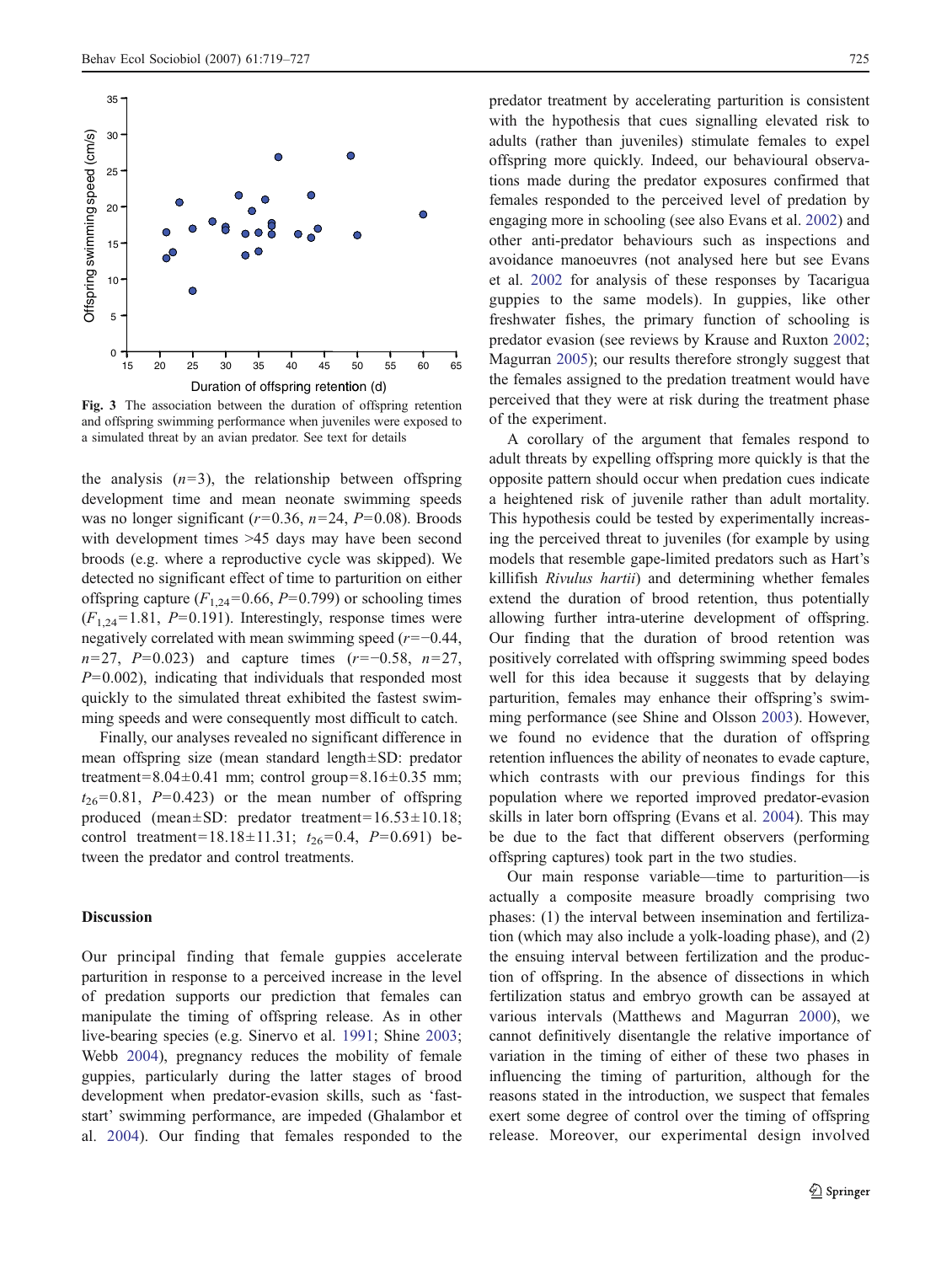<span id="page-7-0"></span>exposing experimental females to predation cues from the tenth day after they first interacted with a male (i.e. after fertilization was likely to have occurred). Nevertheless, we cannot rule out the possibility that variation in fertilization times influenced our findings.

In conclusion, we have shown that female guppies are able to tailor the timing of parturition according to experimentally manipulated predation cues, thus providing further support to a growing body of evidence that predation can generate an important source phenotypic plasticity in offspring development. In conjunction with the recent work reporting similar results for domesticated guppies (exposed to predation cues from exotic African cichlids; Dzikowski et al. 2004), this finding provides experimental evidence that viviparous females can facultatively adjust the duration of brood retention (and possibly influence offspring phenotypes) in response to ecological cues that signal high-risk environments. Similarly, Shine and Downes [\(1999](#page-8-0)) reported that in the placentotrophic Australian lizard, Pseudemonia pagenstecheri, the increased opportunity for basking by pregnant females resulted in shorter gestation times and the production of larger neonates with slower running speeds (see also Wapstra [2000](#page-8-0)). Intriguingly, Shine and Downes ([1999\)](#page-8-0) also found that, when females were repeatedly exposed to predator odours during pregnancy, they gave birth to larger offspring with improved anti-predator responses compared to neonates from control females. Taken together, these findings provide evidence that the conditions experienced by gestating females can generate significant variation in the timing of offspring development with potentially important implications for offspring fitness.

Acknowledgement We thank Ferdinando Benatelli for the help with the experiments and Jennifer Kelley and two anonymous referees for comments on a previous draft of the manuscript. This work was supported by grants from the Italian Research Ministry (AP) and the Australian Research Council (JPE). The research conformed to the relevant Italian laws governing the care of animals in research (D.L. 116/27-01-92, C.M.S. 8/22-04-94) and was authorized by the Istituto Superiore di Sanità (National Health Institute).

#### References

- Brown GE (2003) Learning about danger: chemical alarm cues and local risk assessment in prey fishes. Fish Fish 4:227–234
- Brown GE, Poirier J-F, Adrian JC (2004) Assessment of local predation risk: the role of subthreshold concentrations of chemical alarm cues. Behav Ecol 15:810–815
- Dzikowski R, Hulata G, Harpaz S, Karplus I (2004) Inducible reproductive plasticity of the guppy Poecilia reticulata in response to predation cues. J Exp Zool 301A:776–782
- Endler JA (1995) Multiple-trait coevolution and environmental gradients in guppies. Trends Ecol Evol 10:22–29
- Evans JP, Magurran AE (2000) Multiple benefits of multiple mating in guppies. Proc Natl Acad Sci US Am 97:10074–10076
- Evans JP, Kelley JL, Ramnarine IW, Pilastro A (2002) Female behaviour mediates male courtship under predation risk in the guppy. Behav Ecol Sociobiol 52:496–502
- Evans JP, Kelley JL, Bisazza A, Finazzo E, Pilastro A (2004) Sire attractiveness influences offspring performance in guppies. Proc R Soc Lond B Biol Sci 271:2035–2042
- Ghalambor CK, Reznick DN, Walker JA (2004) Constraints on adaptive evolution: the functional trade-off between reproduction and fast-start swimming performance in the Trinidadian guppy (Poecilia reticulata). Am Nat 164:38–50
- Houde AE (1997) Sex, color, and mate choice in guppies. Princeton University Press, Princeton NJ
- Johansson J, Turesson H, Persson A (2004) Active selection for large guppies, Poecilia retiwlata, by the pike cichlid, Crenicichla saxatilis. Oikos 105:595–605
- Krause J, Ruxton GD (2002) Living in groups. Oxford University Press, Oxford
- Kusch RC, Chivers DP (2004) The effects of crayfish predation on phenotypic and life-history variation in fathead minnows. Can J Zool 82:917–921
- Li DQ (2002) Hatching responses of subsocial spitting spiders to predation risk. Proc R Soc Lond B Biol Sci 269:2155–2161
- Lima SL (1998) Stress and decision making under the risk of predation: recent developments from behavioral, reproductive, and ecological perspectives. Adv Study Anim Behav 27:215–290
- Lima SL, Dill LM (1990) Behavioral decisions made under the risk of predation: a review and prospectus. Can J Zool 68:619–640
- Magurran AE (1990) The adaptive significance of schooling as an anti-predator defence in fish. Ann Zool Fenn 27:51–66
- Magurran AE (2005) Evolutionary Ecology: the Trinidadian guppy. Oxford University Press, Oxford
- Magurran AE, Girling SL (1986) Predator model recognition and response habituation in shoaling minnows. Anim Behav 34:510–518
- Magurran AE, Seghers BH (1994) Sexual conflict as a consequence of ecology: evidence from guppy, Poecilia reticulata, populations in Trinidad. Proc R Soc Lond B Biol Sci 255:31–36
- Magurran AE, Phillip DAT (2001) Evolutionary implications of largescale patterns in the ecology of Trinidadian guppies, Poecilia reticulata. Biol J Linn Soc 73:1–9
- Matthews IM, Magurran AE (2000) Evidence for sperm transfer during sneaky mating in wild Trinidadian guppies. J Fish Biol 56:1381–1386
- Mattingly HT, Butler MJ (1994) Laboratory predation on the Trinidadian guppy: implications for the size-selective predation hypothesis and guppy life history evolution. Oikos 69: 54–64
- Mirza RS, Chivers DP (2002) Behavioural responses to conspecific disturbance chemicals enhance survival of juvenile brook charr, Salvelinus fontinalis, during encounters with predators. Behaviour 139:1099–1109
- Nordell SE (1998) The response of female guppies, Poecilia reticulata, to chemical stimuli from injured conspecifics. Environ Biol Fishes 51:331–338
- Pitcher TJ, Parrish JK (1993) Functions of shoaling behaviour in teleosts. In: Pitcher TJ (ed) Behaviour of teleost fishes. Chapman & Hall, London, pp 363–439
- Plaut I (2002) Does pregnancy affect swimming performance of female mosquitofish, Gambusia affinis? Funct Ecol 16:290– 295
- Pocklington R, Dill LM (1995) Predation on female or males: who pays for bright male traits? Anim Behav 49:1122–1124
- Reznick DN, Endler JA (1982) The impact of predation on life history evolution in Trinidadian guppies (Poecilia reticulata). Evolution 36:125–148
- Reznick DN, Bryga H, Endler JA (1990) Experimentally induced lifehistory evolution in a natural population. Nature 346:357–359